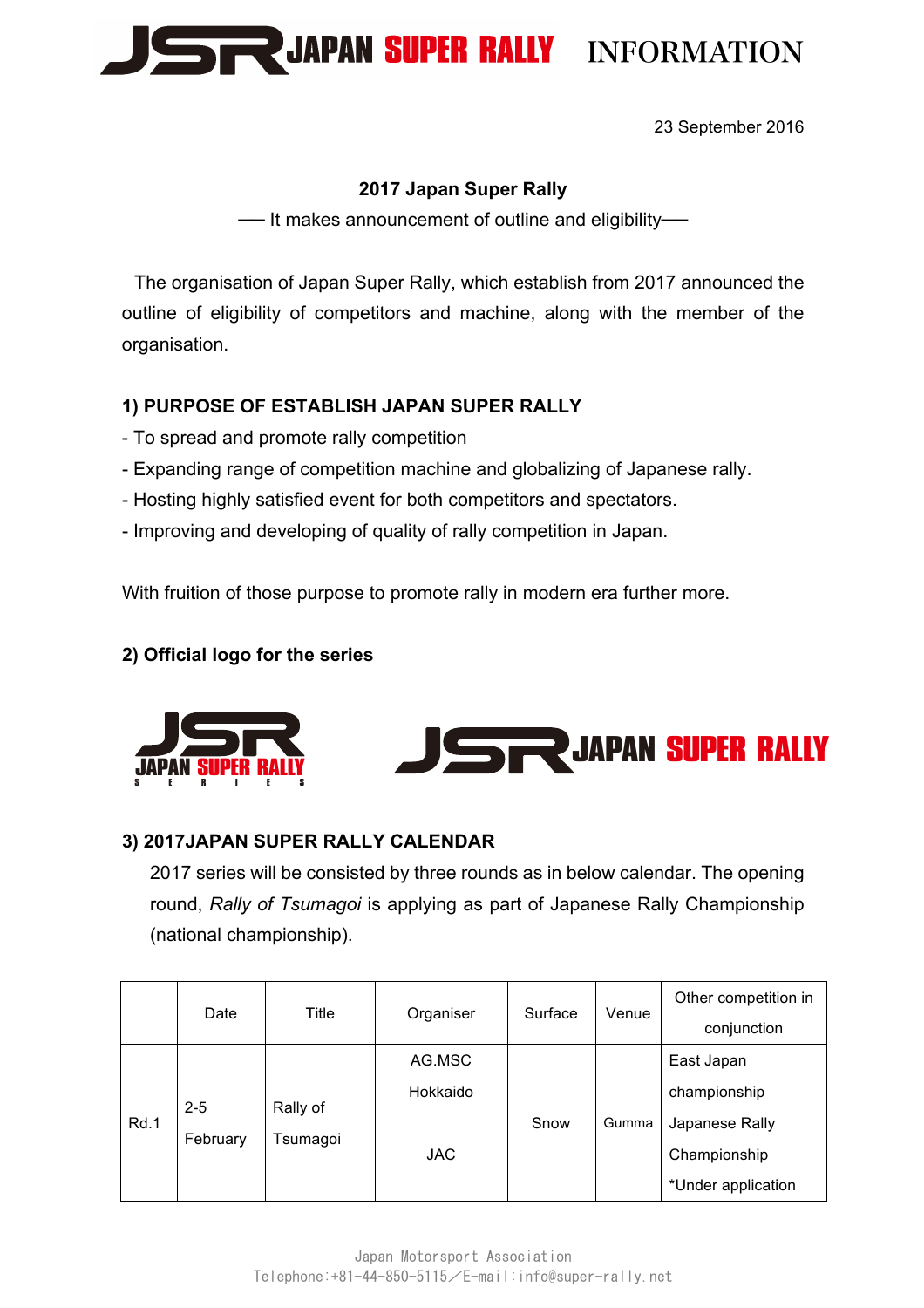

| Rd.2 | 8-11 June                                               | Montre 2017<br>in Tsumagoi | AG.MSC<br>Hokkaido | Tarmac   | Gumma          | Japanese Rally |
|------|---------------------------------------------------------|----------------------------|--------------------|----------|----------------|----------------|
|      |                                                         |                            | <b>JAC</b>         |          |                | Championship   |
| Rd.3 | $15 - 17$<br>Rally<br>Hokkaido<br>Hokkaido<br>September |                            | AG.MSC             |          |                | <b>APRC</b>    |
|      |                                                         |                            | Gravel             | Hokkaido | Japanese Rally |                |
|      |                                                         |                            |                    |          |                | Championship   |

# **4) ELIGIBLE COMPETITORS**

Person who holds corresponding competition license which eligible for each round.

# **5) PARTICIPATION**

The competitors who enter the international category in round of Japan Super Rally will be registered the series automatically. Among competitor who enter national championship category and wish to be registered Japan Super Rally will be accepted to attribute series point of Japan Super Rally as well.

# **6) ELIGIBLE CARS**

- For 2017, the cars that comply to be eligible with FIA World Rally Championship of the season (RC1, RC2, RGT, RC3, RC4, RC5) will be eligible. - For 2017, the cars that comply with Rally RR, Rally RN and Rally RJ which comply with JAF Rally cars regulations of the season will be eligible.

- For 2017, the car which install roll cage which comply with FIA Motorsport technical regulation Appendix J or equivalent, or which Japan Motorsport Association accepts.

- For 2017, for the cars that compete Japanese Rally Championship and then register Japan Super Rally, to fit automatic extinguishing system and killswitch in compliance with FIA technical regulations are strongly recommended. Kill-switch will be obligated to fit from 2018 while extinguishing system will be mandatory from 2017.

- For 2018, organiser will decide new eligible cars regulation with inclusion of eligible cars in 2017.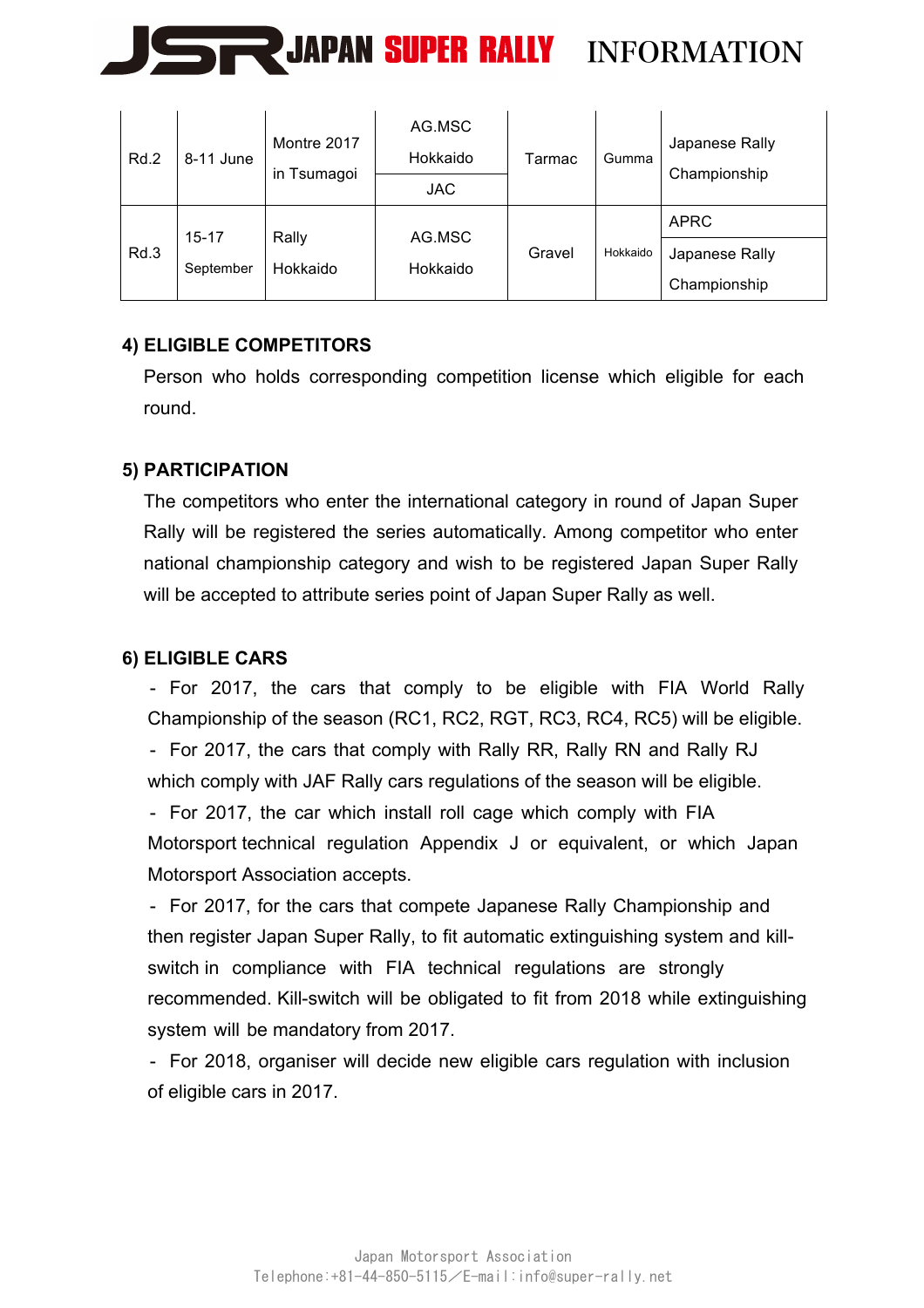

| <b>CLASSES</b>   | <b>GROUPS</b>                                   |
|------------------|-------------------------------------------------|
| RC1              | World Rally Cars: 1.6 T engine                  |
|                  | S2000-Rally: 1.6T engine with a 28mm restrictor |
|                  | S2000-Rally: 2.0T Atmospheric                   |
| RC <sub>2</sub>  | Group R5 (VR5)                                  |
|                  | Group R4 (VR4) (not eligible in Europe)         |
|                  | Group NR4 over 2000cc (current N4)              |
| <b>RGT</b>       | <b>RGT cars</b>                                 |
|                  | Group A over 1600cc and up to 2000cc            |
|                  | Super 1600                                      |
|                  | R2 (atmo over 1600cc and up to 2000cc-VR2C and  |
| RC <sub>3</sub>  | turbo over 1067cc and up to 1333cc-VR2C)        |
|                  | R3 (atmo over 1600cc and up to 2000cc-VR3C and  |
|                  | turbo over 1067cc and up to 1333cc-VR3C)        |
|                  | R3 (turbo / up to 1620cc / normal - VR3T)       |
|                  | R3 (diesel / up to 2000cc / normal - VR3D)      |
|                  | Group A up to 1600cc                            |
|                  | R2 (atmo over 1390cc and up to 1600cc-VR2B and  |
| R <sub>C</sub> 4 | turbo over 927cc and up to 1067cc-VR2B)         |
|                  | Kit-car up to 1600cc                            |
|                  | Group N over 1600cc and up to 2000cc            |
|                  | Group N up to 1600cc                            |
| RC <sub>5</sub>  | R1 (atmo up to 1600cc - VR1A/VR1B and           |
|                  | turbo up to 1067cc - VR1A/VR1B)                 |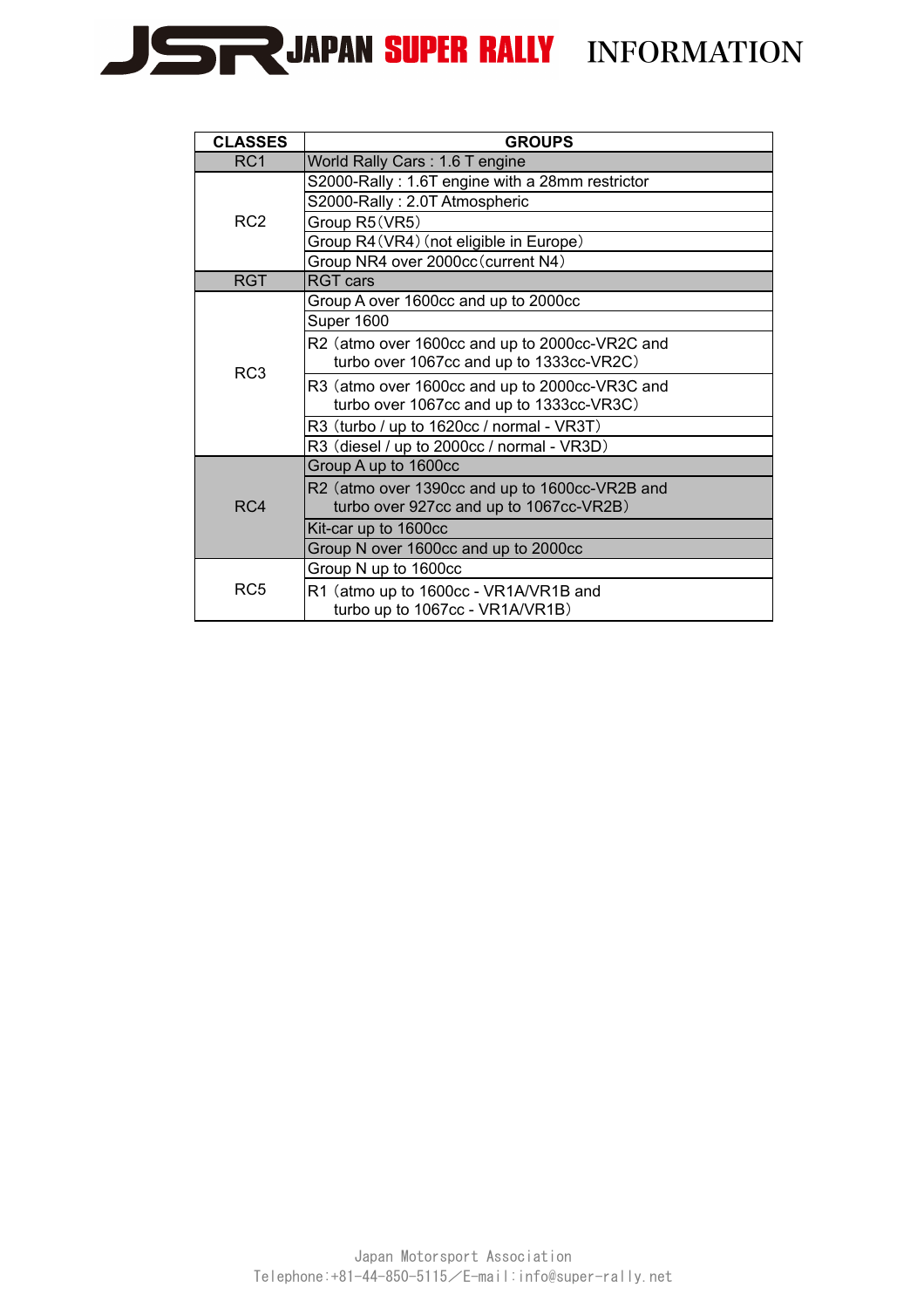

### **7) PRIZE**

Among competitors who enter three rounds of Japan Super Rally, the three highest crews in the final classifications will be awarded prize money and supplementary prize. The detail of prize is to be announced. Also Japan Motorsport Association sets extra prize as "Super Rally Series Prize" which will be elected by poll from spectators to most popular machine or crew, or most exciting machine or crew as in below**.**

- Super Rally Series Overall award; 1st, 2nd and 3rd.
- Super Rally Series 2WD award; 1st, 2nd and 3rd.
- Super Rally Series Special award.

### **8) ATTRIBUTION OF POINTS**

For championship title, points will be awarded for each rally according to the following scale:

| Class                    | Points | Class                | Poin |
|--------------------------|--------|----------------------|------|
| Super Rally Overall 1st  | 25     | Super Rally 2WD 1st  | 25   |
| Super Rally Overall 2nd  | 18     | Super Rally 2WD 2nd  | 18   |
| Super Rally Overall 3rd  | 15     | Super Rally 2WD 3rd  | 15   |
| Super Rally Overall 4th  | 12     | Super Rally 2WD 4th  | 12   |
| Super Rally Overall 5th  | 10     | Super Rally 2WD 5th  | 10   |
| Super Rally Overall 6th  | 8      | Super Rally 2WD 6th  | 8    |
| Super Rally Overall 7th  | 6      | Super Rally 2WD 7th  | 6    |
| Super Rally Overall 8th  | 4      | Super Rally 2WD 8th  | 4    |
| Super Rally Overall 9th  | 2      | Super Rally 2WD 9th  | 2    |
| Super Rally Overall 10th |        | Super Rally 2WD 10th |      |

| Class          | <b>Points</b>   | Class                | <b>Points</b> |
|----------------|-----------------|----------------------|---------------|
| y Overall 1st  | 25              | Super Rally 2WD 1st  | 25            |
| √ Overall 2nd  | 18              | Super Rally 2WD 2nd  | 18            |
| Overall 3rd    | 15              | Super Rally 2WD 3rd  | 15            |
| y Overall 4th  | 12 <sup>2</sup> | Super Rally 2WD 4th  | 12            |
| V Overall 5th  | 10              | Super Rally 2WD 5th  | 10            |
| ∧ Overall 6th  | 8               | Super Rally 2WD 6th  | 8             |
| √ Overall 7th  | 6               | Super Rally 2WD 7th  | 6             |
| y Overall 8th  | 4               | Super Rally 2WD 8th  | 4             |
| y Overall 9th  | 2               | Super Rally 2WD 9th  | 2             |
| √ Overall 10th |                 | Super Rally 2WD 10th |               |

Bonus points as per the following scale may be awarded according to the classification of each leg of Super Rally Series.

\*For awarding to those points, each leg must including 30% of total SS distance of the rally.

| クラス             | ポイント | クラス            | ポイ |
|-----------------|------|----------------|----|
| LEG 1st Overall |      | LEG 1st in 2WD |    |
| LEG 2nd Overall | 6    | LEG 2nd in 2WD | 6  |
| LEG 3rd Overall | 5    | LEG 3rd in 2WD | 5  |

| クラス     | ポイント | クラス            | ポイント |
|---------|------|----------------|------|
| verall  |      | LEG 1st in 2WD |      |
| )verall | 6    | LEG 2nd in 2WD |      |
| verall  | 5    | LEG 3rd in 2WD | 5    |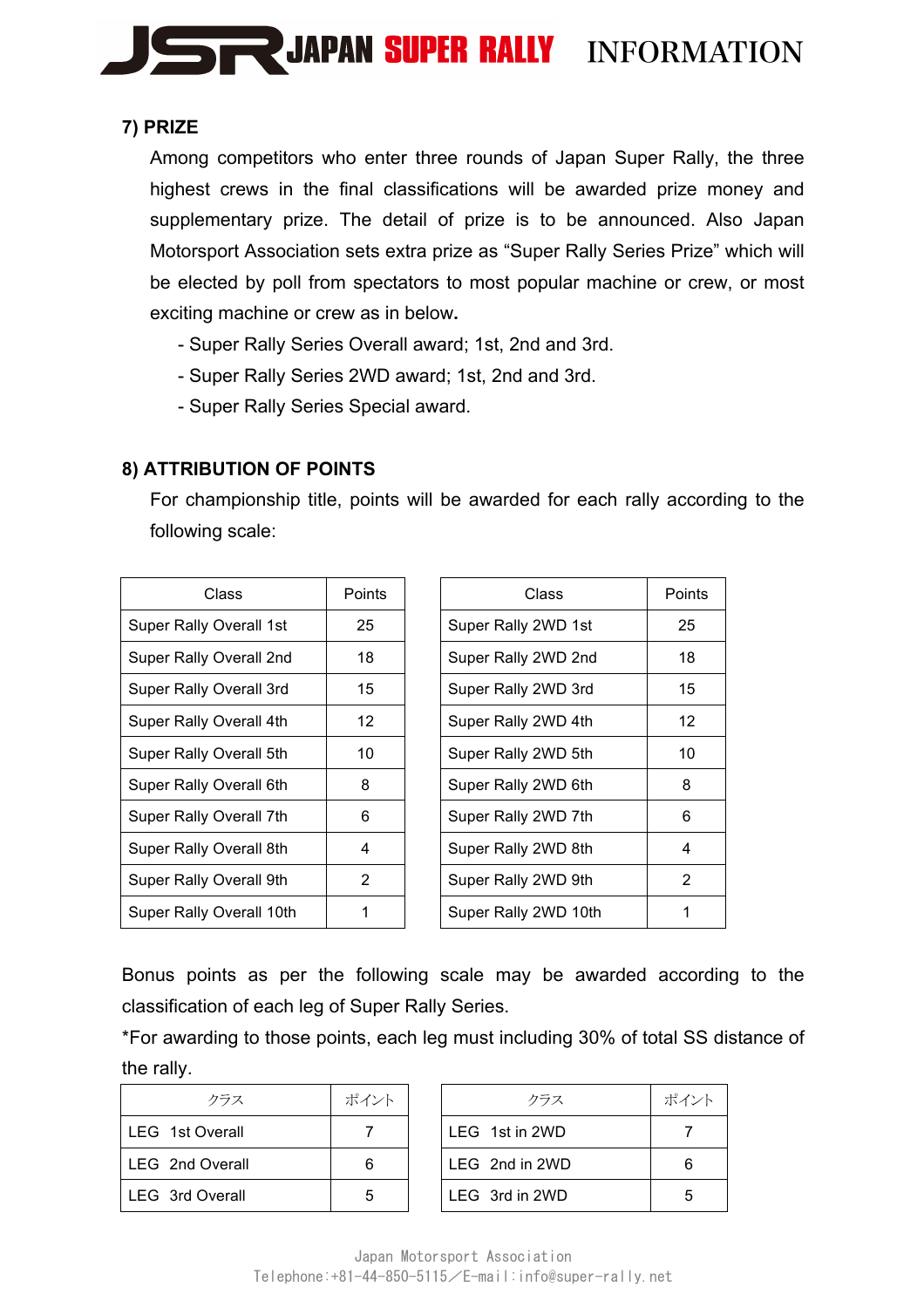

| LEG 4th Overall | 4 | LEG 4th in 2WD   |   |
|-----------------|---|------------------|---|
| LEG 5th Overall | 3 | LEG 5th in 2WD   | З |
| LEG 6th Overall | 2 | LEG 6th in 2WD   | っ |
| LEG 7th Overall |   | $LEG$ 7th in 2WD |   |

| l LEG 4th in 2WD |   |
|------------------|---|
| LEG 5th in 2WD   |   |
| LEG 6th in 2WD   | 2 |
| $LEG$ 7th in 2WD |   |

## **9) The organisation of Japan Super Rally**

Accompany with establishment of Japan Super Rally, new organisation is established.

#### **Title of the organisation** : Japan Motorsport Association

#### **The aim of establishment and the purpose**

-The organisation is led to establish by person who wish to spread and to promote rally and speed-competition as well as to improve quality of competition event, and then they feel necessary to establish an organisation which unite competition organiser and promoter to fulfill the wishes.

-The organisation aims to connect, cooperate and control between event organiser, promoter, sponsors and competitors to enhance motorsport event activation, to create rally fan and expand their satisfaction and to fulfill to host promising motorsport event.

#### **Business outline**

-Promoting FIA formatted international rally and Japanese Rally Championship.

- Promoting general participatory motorsport event.

- Supporting quality improvement for participatory motorsport event.

#### **Structure of Organisation**

Accompany with establishment, the organiser appoints Chairman, Vice-chairman and Secretariat, and aims to increasing the members in order. The key members at incorporation are as in below.

| Chairman      | Mr.Kunihiro Tabata                                 |
|---------------|----------------------------------------------------|
|               | (Representative of AG.Members Sport Club Hokkaido) |
| Vice-chairman | Mr.Haruo Takakuwa                                  |